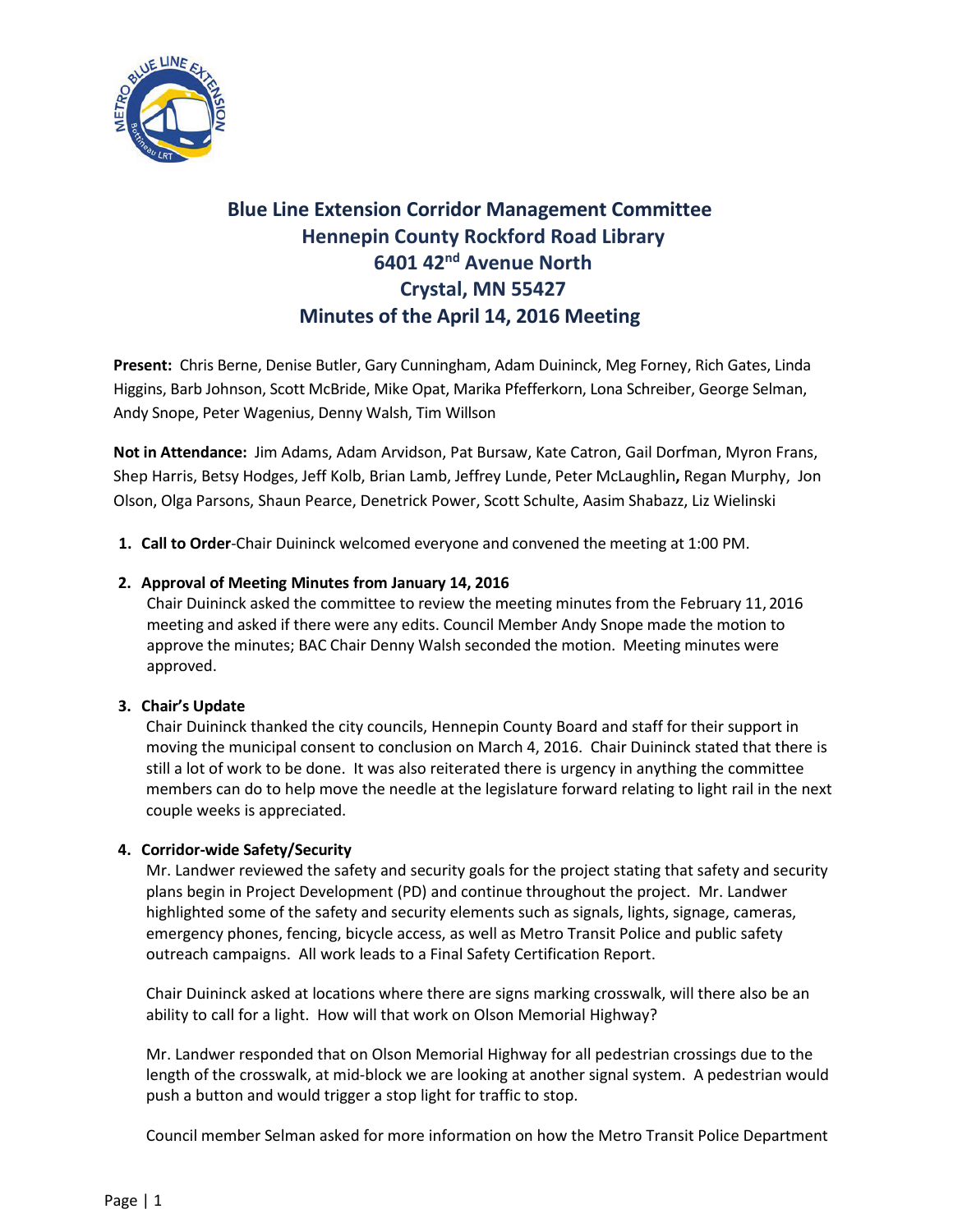

interacts with local police?

Mr. Landwer announced that it has been discussed to invite the Metro Transit Police to this committee to provide a presentation.

CAC Chair Berne stated that at the CAC meeting on Monday night there was quite a bit of discussion about some of the safety, in particular about interaction with the visually impaired.

Mr. Landwer responded that would be a future topic for presentation at CMC.

# **5. Golden Valley Road Park & Ride, Trails and Intersections**

Ms. Vap stated that we have been working with city staff regarding the Golden Valley Road Station Park & Ride design and are advancing designs reflected in the renderings. Ms. Vap shared the difficulty of this site due to the drastic elevations. There is a 40' grade change from the top down to the rail corridor.

Council member Cunningham asked what the grade was.

Ms. Vap responded 5% at steepest and the designs are within ADA requirements.

Council member Cunningham also stated that the people wouldn't be able to walk from the park to the station – they will have to go around.

Ms. Vap replied they could use the bikeway/walkway along Theodore Wirth Parkway and then enter using switchback or use the sidewalk/stairs.

Mr. Wagenius questioned if access could be added at the top of the switchback at Theodore Wirth Parkway.

Ms. Vap responded that this has been looked at but there is a pretty substantial grade change there; she'll confirm.

Mr. Wagenius asked about the dash line showing existing grade. Can we use that existing grade? It looks a lot more gradual.

Mr. Landwer responded that the parking lot design is at maximum grade that we are comfortable with within the parking lot. Parking lot is set probably as low as it can be. Although the grade does look gradual, if you go out there and look at the existing conditions, it is fairly steep and certainly not within ADA guidelines.

Mr. Wagenius stated maybe we aren't expecting pedestrians to use this station, except as people walking from their cars. It appears that because we are trying to accommodate as many parking spots as possible, which makes it less inviting to pedestrians. Maybe that's an accurate reflection of how people are going to use this station. If they are driving, it is great, but if they are walking, that's unfortunate.

Ms. Vap clarified that while we as a transit agency like to maximize the amount of parking that we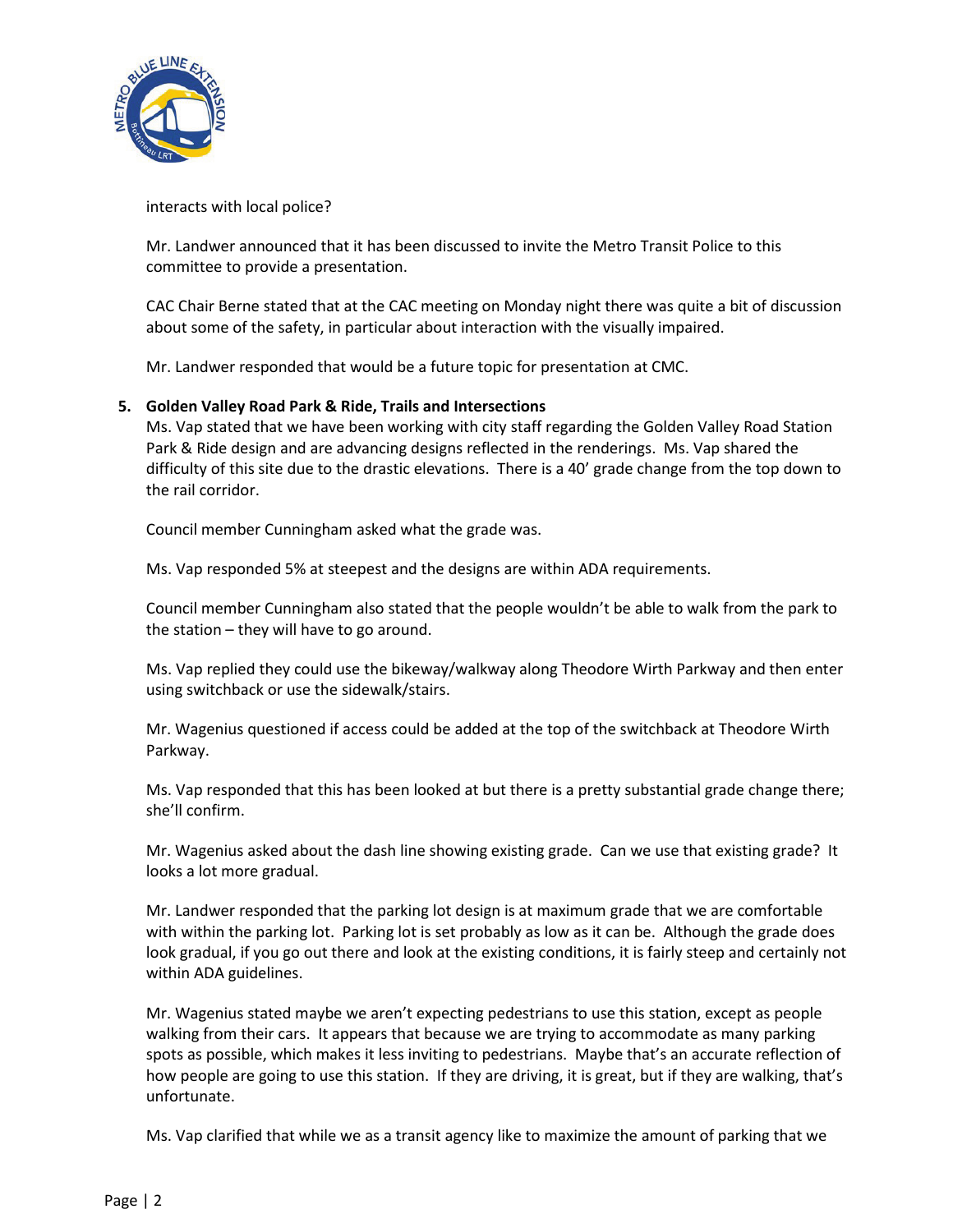

provide to this, project office staff has done a lot of work to try to figure out how to increase the accessibility to the station, both from Theodore Wirth and from Golden Valley Road. We will continue to try to make some improvements to the design working with our partners at the park board, city and county.

Commissioner Forney thanked staff for working so hard on the connections. Commissioner Forney asked about the intersection and what type of control is there and asked Ms. Vap to show circulation of the parking lot and exits.

Ms. Vap advised that the driveway access is on Golden Valley Road.

Commissioner Higgins questioned if the parking lot is a switchback situation.

Ms. Vap stated vehicles can enter any aisles. Not certain yet if there will be any one-ways, etc. She also stated we aren't that far into the design.

Ms. Vap continued her presentation stating the need to get support from the Minneapolis Park and Recreation Board for advancement by either a land swap or purchase.

Ms. Vap also spoke on the existing trail connections in the station area. Plans are to extend Bassett Creek Trail further to the west and the existing Sochacki Park Trail to the south.

Mr. Wagenius asked if someone could calculate the total walking distance from corner of parking lot to station using switchback and send to him via e-mail.

Ms. Vap then reported on the intersection of Golden Valley Road and Theodore Wirth Parkway. Renderings showing signalized and a roundabout for the intersection were discussed. It was noted that the signals do a nice job with level of service and provides a safe environment for pedestrians. Roundabouts work well but the pedestrian walking distance is further.

BAC Chair Walsh asks that about access from Sochacki Park trail to the station.

Ms. Vap responded that if you are on that trail you will need to go under the bridge. Otherwise you could use Bonnie Lane.

Ms. Butler inquired about entering the park and ride as a driver entering from the road.

Ms. Vap responded the roadway is a two lane roadway, the turn lane doesn't happen until you get closer to intersection, so it doesn't interfere with the exit. There would be a stop sign and drivers will have to wait for a break in traffic. The traffic analysis indicates no problems with backups.

Mayor Willson Stated there isn't that much traffic that it will be an issue. He asked what will happen when a train pulls into the platform there and hundreds leaving at the same time, with only one way out and in.

Ms. Vap responded that with trains every 10 minutes it is unlikely that will happen and the park and ride doesn't have the number of spaces you are speaking of. The traffic modeling doesn't foresee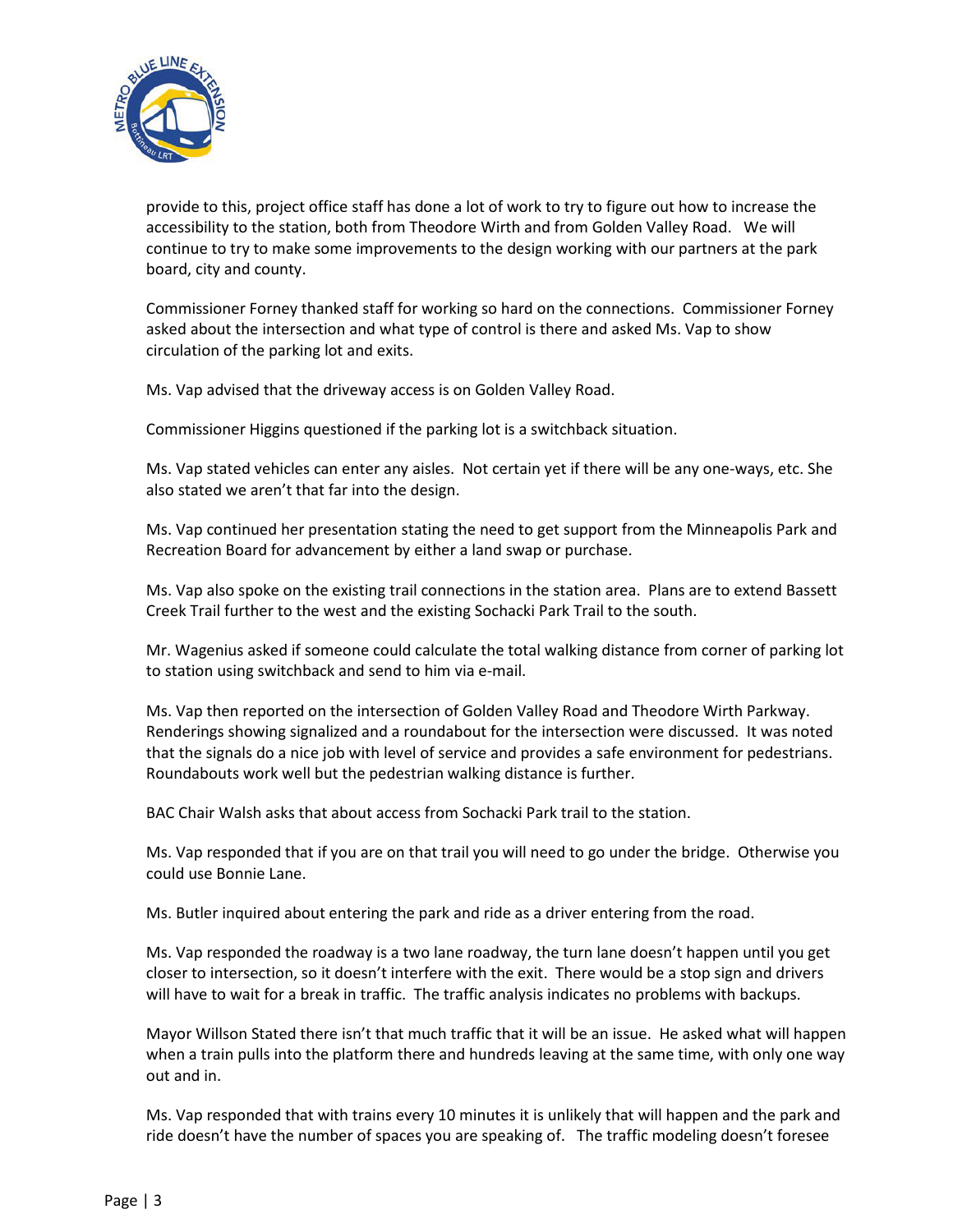

any issues.

Mayor Willson asked if an access point could be opened on the Theodore Wirth Parkway side so people could take a right in.

Ms. Vap responded it would be difficult because of the grade drop and safety.

CAC Chair Berne stated they had a fair amount of discussion about this at the CAC meeting. A Golden Valley member was concerned that we were moving the pinch point back a couple hundred feet from the main intersection. It came up that we probably weren't going to be looking at a serious problem here.

Commissioner Higgins spoke to the intersection versus a roundabout.

Chair Duininck asked if the project office looked at doing a woonerf (more people/pedestrian friendly than automobile oriented). One is being built in Uptown and one on the Riverfront.

Ms. Vap stated that the roundabout is easier for the pedestrian than the three right-turns situation. The down side being a very long crossing compared to the signal. Significant downfall we've heard is for visually impaired people. There is no visual cues and would be hard for them to tell a break in traffic, which way the traffic is coming from.

CAC Chair Berne stated visually impaired people have a hard time detecting where that traffic is coming from, going to, and whether it is safe or not to cross.

Ms. Pfefferkorn asked what the pedestrian crossing time would be with the roundabout.

Ms. Vap stated she didn't have that figure calculated but it would be a much longer distance.

Commissioner Forney stated that she loves roundabouts, but they are not pedestrian/bike friendly and strongly discourages it for Grand Rounds.

Mayor Willson asked if it would be all asphalt in the center.

Ms. Vap answered that they weren't that far in the design, but most roundabouts are landscaped.

Ms. Vap concluded her presentation by stating the next steps. Updates have been provided to the Golden Valley City Council to MPRB as well. Next the project office will receive comments from public, BAC, CAC. The agencies involved in this intersection (MPRB, Golden Valley, and Hennepin County) will be meeting to determine the next step in providing the project office with a recommended design. The project office will then share with the community and receive additional input on the design.

# **6. Section 106 (Historic Properties) Update**

Ms. O'Brien went over the requirements and process of the Preservation Act of 1966 as it pertains to this project. This process began back in 2011. Ms. O'Brien briefly touched on the 17 Section 106 properties and what the impact (if any) there would be.